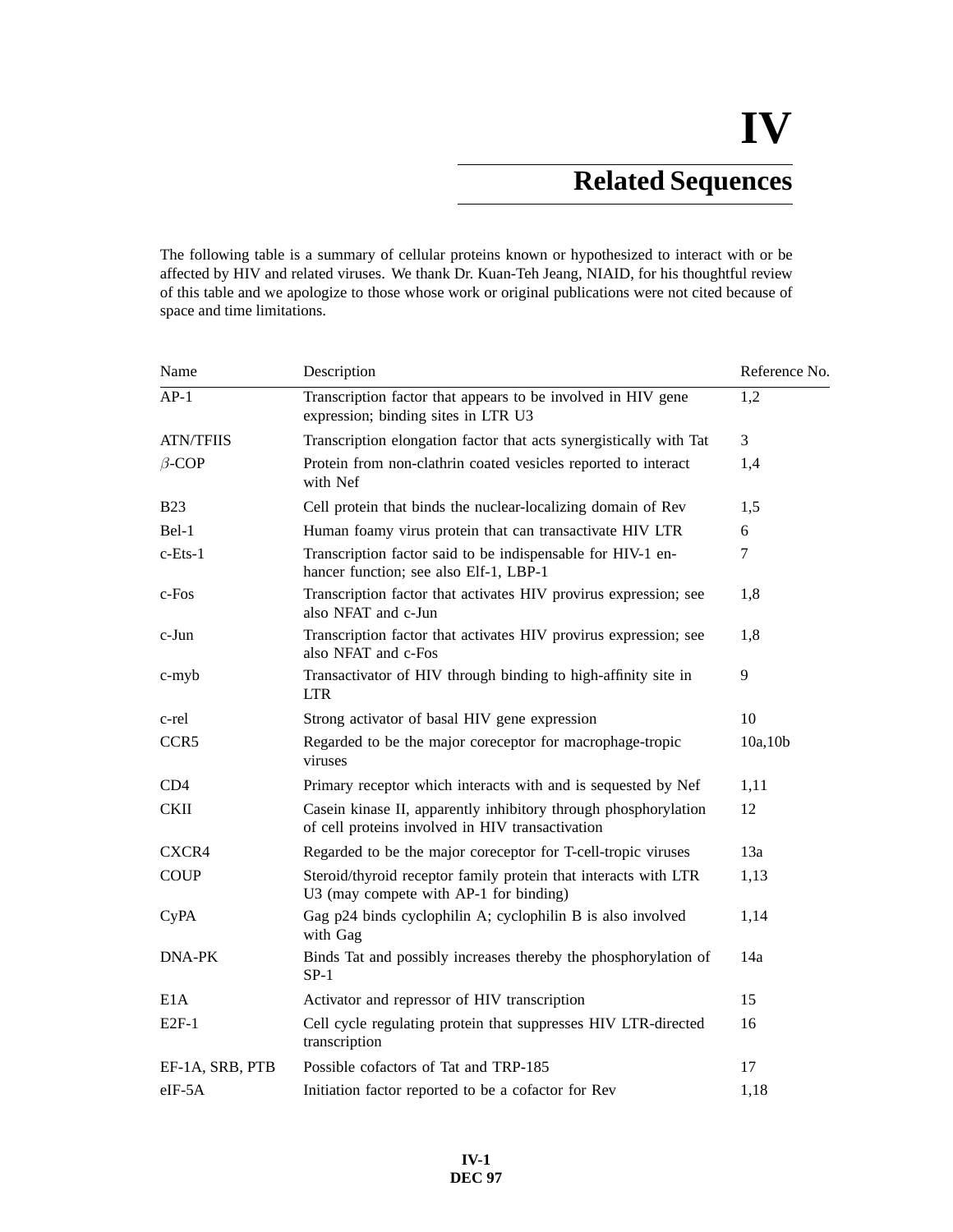## **Cellular Proteins**

| $E$ lf-1           | Ets-related transcription factor required for HIV-2 transactiva-<br>tion; see also c-Ets-1, LBP-1                                                      | 19   |
|--------------------|--------------------------------------------------------------------------------------------------------------------------------------------------------|------|
| $FBI-1$            | Protein that binds LTR elements and appears to be involved in<br>abortive transcription complexes                                                      | 20   |
| FLK-1/KDR          | Hypothesized to mediate Tat-induced angiogenesis in vascular<br>endothelial cells                                                                      | 20a  |
| GATA-3             | Cellular zinc-finger transcriptional factor with binding sites in<br>the LTR U3 (transcriptional activator of HIV)                                     | 21   |
| GM-CSF             | Granulocyte/macrophage colony stimulating factor suppresses<br>HIV replication                                                                         | 22   |
| HHR23A, D21235     | Nucleotide excision repair protein that interacts with Vpr                                                                                             | 23   |
| HIP116             | Transcription factor related to SNF2/SWI2 that binds HIV pro-<br>moter; may act as ATPase                                                              | 24   |
| HIVEN86A           | Tax-inducible protein that becomes an HIV enhancer-binding<br>protein                                                                                  | 25   |
| hnRNP-49           | RNP fraction (49 kDa) that binds RRE                                                                                                                   | 1,26 |
| HuChr12            | Cellular protein (83 kDa) encoded by human chromosome 12<br>that targets TAR RNA                                                                       | 1,27 |
| IE1, IE2           | HCMV phosphoproteins that transactivate HIV synergistically<br>with Tat                                                                                | 28   |
| II10               | Inhibitor of HIV replication in maturing monocytes; enhances<br>viral production in the presence of TNF-a                                              | 29   |
| ILF                | Interleukin binding factor that binds to HIV LTR and also inter-<br>leukin 2 promoter                                                                  | 30   |
| integrin           | Alpha V Beta 5 integrin proposed as receptor for Tat                                                                                                   | 1,31 |
| <b>IRF</b>         | Interferon regulatory factor (family) that may bind to HIV                                                                                             | 32   |
| Ku                 | Lupus autoantigen binds TAR RNA with high affinity; Ku nor-<br>mally involved in transcriptional elongation and activation.                            | 1,33 |
| La                 | La autoantigen binds to TAR RNA and alleviates translational<br>repression                                                                             | 1,34 |
| lamin B            | Member of a complex of nuclear envelope proteins that is re-<br>ported to interact with Rev and Tat                                                    | 35   |
| $LBP-1$            | DNA binding protein that can repress HIV transcription when<br>bound to a site which overlaps TATA (inhibition of TFIID im-<br>plied); see also Elf-1. | 1,36 |
| $LEF-1$            | T-cell specific transcription factor that binds LTR U3                                                                                                 | 1    |
| MBP1               | Inhibits core promoter of HIV-1 LTR                                                                                                                    | 37   |
| $MIP-1$            | Alpha and beta forms of this CC-beta chemokine inhibit infec-<br>tion by macrophage-tropic viruses                                                     | 37a  |
| MSS <sub>1</sub>   | Cell protein similar (42%) to TBP-1 that binds to and modu-<br>lates/suppresses Tat                                                                    | 1,38 |
| <b>NAK</b>         | A cellular serine kinase that associates with Nef                                                                                                      | 39   |
| NF-IL <sub>6</sub> | LTR-mediated activator of HIV gene expression                                                                                                          | 40   |
| <b>NFAT</b>        | Nuclear factor from activated T-cells that interacts with LTR<br>U3; see also Fos and Jun                                                              | 1,41 |
| NFkB               | Primary HIV transcription factor activated by Tat                                                                                                      | 1,42 |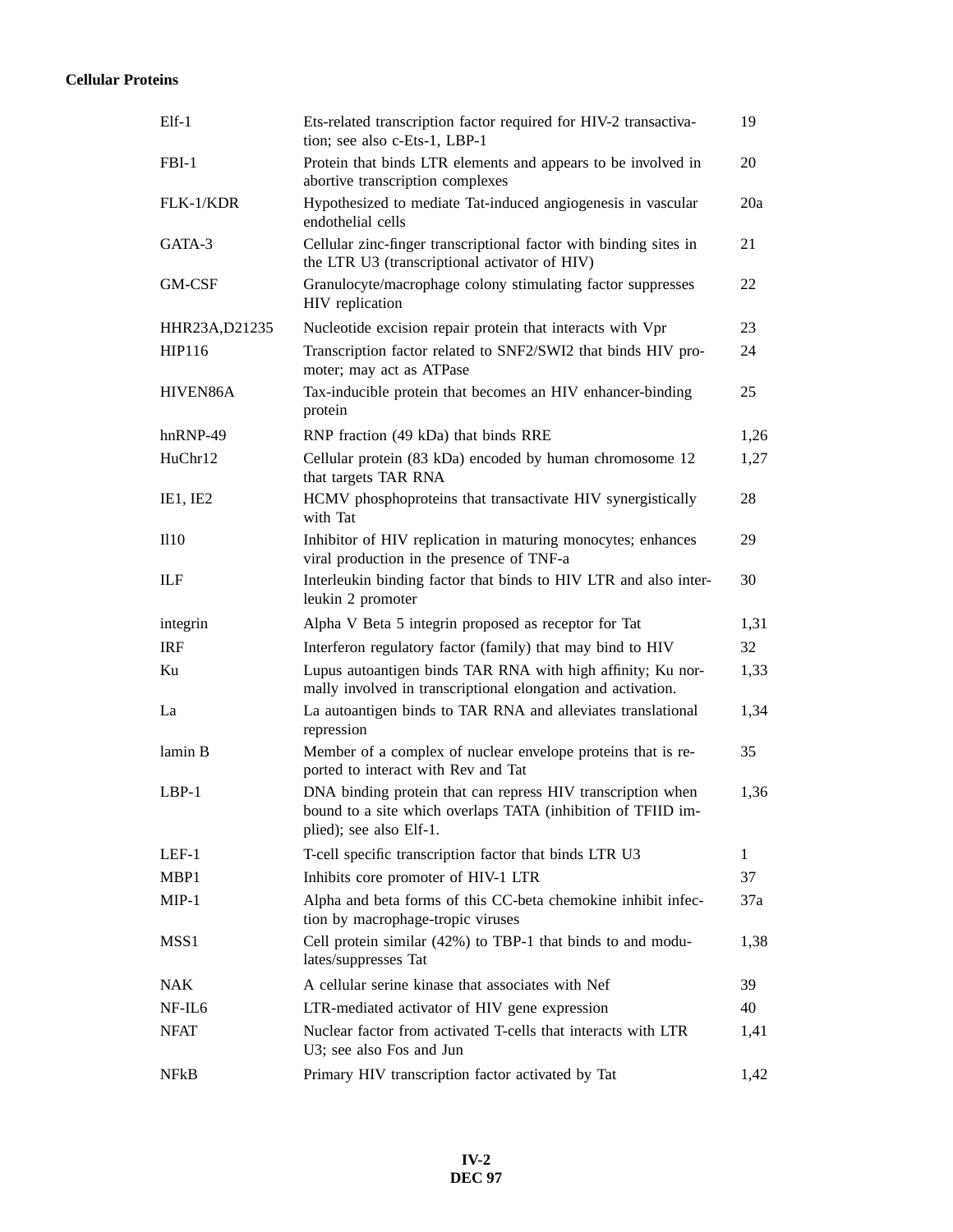## **Cellular Proteins**

| <b>NFRRE</b>   | Nuclear factor (56 kDa) that binds RRE (Rev reponsive<br>element)                                                                                           | 1,43         |
|----------------|-------------------------------------------------------------------------------------------------------------------------------------------------------------|--------------|
| <b>NRF</b>     | See USF43                                                                                                                                                   | $\mathbf{1}$ |
| $Oct-2$        | Cellular transcription factor that interacts with and enhances Tat<br>activity                                                                              | 44           |
| p140           | HeLa nuclear protein that binds specifically to TAR RNA                                                                                                     | 45           |
| p32            | Human homolog of the murine protein YL2 that interacts with<br>Rev                                                                                          | 1,46         |
| p36            | 36 kDa protein that binds Tat and enhances transactivation                                                                                                  | 1,47         |
| p56lck, Hck    | Kinases which appear to be involved with Nef function; see<br>also PAK                                                                                      | 1,48         |
| p68            | Cellular protein that appears to modulate TAR activity                                                                                                      | 1,49         |
| PAF            | Platelet-activating factor, possible mediator of HIV gene<br>expression                                                                                     | 50           |
| <b>PAK</b>     | Member of the p21-activated kinase family that interacts with<br>Nef; see also p56lck                                                                       | 1,51         |
| pets factor    | Cellular protein that binds the 'pets' site in the HIV-2 enhancer                                                                                           | 52           |
| <b>PITALRE</b> | Human transcription elongation factor; P-TEFb, its homolog in<br>Drosophila, appears to be required for Tat transaction in vitro                            | 52a          |
| <b>PKC</b>     | Protein kinase C, inhibited by env gp41 peptide                                                                                                             | 53           |
| <b>PKR</b>     | RNA-activated kinase that binds to and phosphorylates Tat; also<br>binds TAR RNA stem; formerly P1/dsI                                                      | 1,54         |
| PRDII-BF1      | Transcription factor that binds to NfkB and Tar DNA elements<br>and activates                                                                               | 1,55         |
| prothymosin    | Prothymosin alpha reported to bind Rev                                                                                                                      | 1,56         |
| Raf-1          | Oncoprotein (serine/threonine kinase) that mediates HIV activa-<br>tion through binding to core enhancer sites                                              | 57           |
| <b>RANTES</b>  | CC-beta type chemokine that inhibits infection by macrophage-<br>tropic viruses                                                                             | 37a          |
| <b>RBP9-27</b> | RRE binding protein that inhibits REV-dependent posttranscrip-<br>tional processing.                                                                        | 58           |
| <b>RIP</b>     | Vpr interactive protein (41 kDa) (not to be confused with<br>RIP/RAB that interacts with Rev)                                                               | 59           |
| <b>RIP/RAB</b> | Human Rev-interacting protein, or Rev activation domain bind-<br>ing protein, a 58 kDa nucleoporin (not to be confused with RIP<br>that interacts with Vpr) | 1,60         |
| RNA poll       | Binds TAR RNA as well as HIV-1 and HIV-2 Tat proteins                                                                                                       | 1,61         |
| <b>SBP</b>     | TAR stem binding protein                                                                                                                                    | 1,62         |
| $SC-35$        | Nuclear ribonucleoprotein RNA processing factor found in<br>complex with Tat in the nucleus.                                                                | 63           |
| Sp1            | Transcription factor that binds to LTR; interacts with Vpr and<br>Tat; cooperates with NFkB (Sp3 form can be negative)                                      | 1,64         |
| Staf-50        | Transcriptional activator that down-regulates HIV LTR<br>expression.(IFN-regulated)                                                                         | 65           |
| T3R            | Thyroid hormone receptor interacts with Tat; under certain con-<br>ditions binds to LTR Sp-1 motifs                                                         | 1,66         |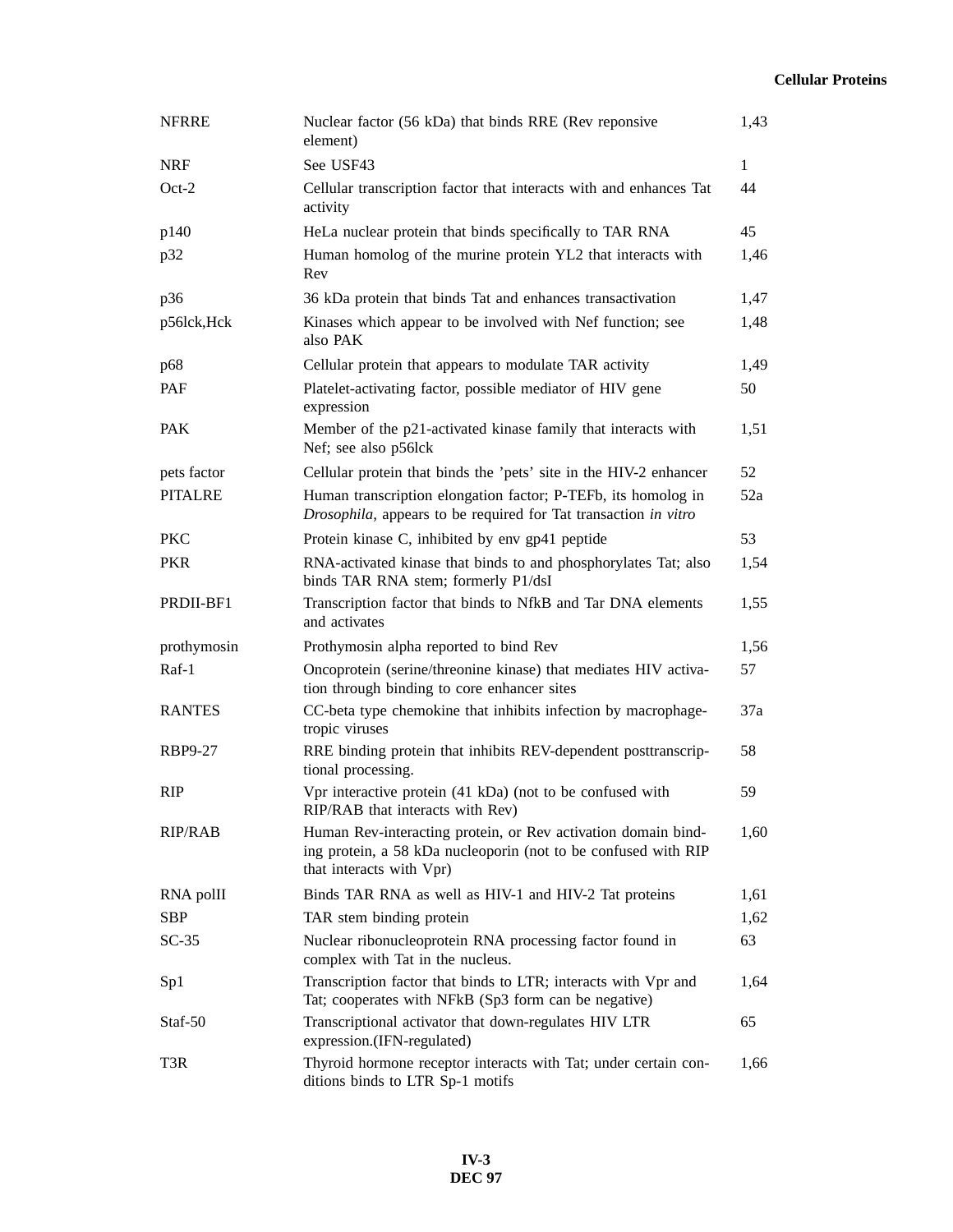### **Cellular Proteins**

| <b>TAK/TFIIH</b>   | Tat associated kinase, a cofactor in Tat activation; hyperphos-<br>phorylates the CTD of RNA polII                       | 1,67 |
|--------------------|--------------------------------------------------------------------------------------------------------------------------|------|
| <b>TAP</b>         | Tat-associated protein, which appears to be a cofactor in Tat<br>transactivation                                         | 68   |
| TARBP-b            | T-cell protein that binds to the bulge of TAR RNA                                                                        | 1,69 |
| Tat-SF1            | Cellular protein (140 kDa) that supports Tat-elongation of tran-<br>scription; complex appears to also involve a kinase. | 70   |
| <b>TBP</b>         | TATA binding protein that also binds to Tat and activates; see<br>also TFIID                                             | 1,71 |
| TDP-43             | TAR DNA binding protein that represses LTR-directed<br>transcription                                                     | 72   |
| TF1                | Transcription factor (39 kDa) related to USF that binds to LTR<br>U <sub>3</sub>                                         | 73   |
| TFE3               | Cellular factor that binds sites also bound by USF (NRF)                                                                 | 1    |
| TFIID, TFIIB       | Transcription factors which interact with Tat to support initia-<br>tion; see also TBP                                   | 1,74 |
| <b>TFIIIC</b>      | Transcription factor activated by Tat                                                                                    | 75   |
| TGF- $\beta$       | Cytokine (transforming growth factor beta) induced by gp160                                                              | 76   |
| Tip60              | Tat interactive protein (60 kDa), may be a cofactor in Tat<br>tranactivation                                             | 1,77 |
| <b>TMF</b>         | TATA modulatory factor that inhibits LTR activation                                                                      | 78   |
| TNF- $\alpha$      | Inhibits HIV-1 transcription; inhibits HIV entry into<br>macrophages                                                     | 1,79 |
| TNF- $\beta$       | Growth regulatory factor transactivated by Tat                                                                           | 80   |
| <b>TRBP</b>        | TAR binding protein, said to be inhibitor of PKR; also binds<br><b>RRE</b>                                               | 1,81 |
| <b>TRP1/TRP185</b> | TAR-binding protein involved in regulation of HIV gene<br>expression                                                     | 1,82 |
| TRP2               | Cell protein that binds to TAR RNA bulge                                                                                 | 1,82 |
| ubiquitin          | A complex between ubiquitin and Gag p6 has been reported                                                                 | 83   |
| <b>USF43</b>       | Transcription factor that recognizes HIV-1 promoter; also called<br><b>NRF</b>                                           | 1,84 |
| YY1                | Transcriptional factor that represses HIV replication                                                                    | 1,85 |

### **References**

- [1] Jeang, Part IV, Human Retroviruses and AIDS 1996
- [2] Van Lint et al., J. Virol. **65**:7066–7072 (1991)
- [3] Kato et al., Genes Dev. **6**:655–666 (1992)
- [4] Benichou et al., J. Biol. Chem. **269**:30073–30076 (1994)
- [5] Miyazaki et al., Biochimie **78**:1081–1086 (1996); Fankhauser et al., Mol. Cell Biol. **11**:2567-2575 (1991)
- [6] Keller et al., J. Virol. **66**:3946–3949 (1992)
- [7] Holzmeister et al., Biochem. Biophys. Res. Commun. **197**:1229–1233 (1993)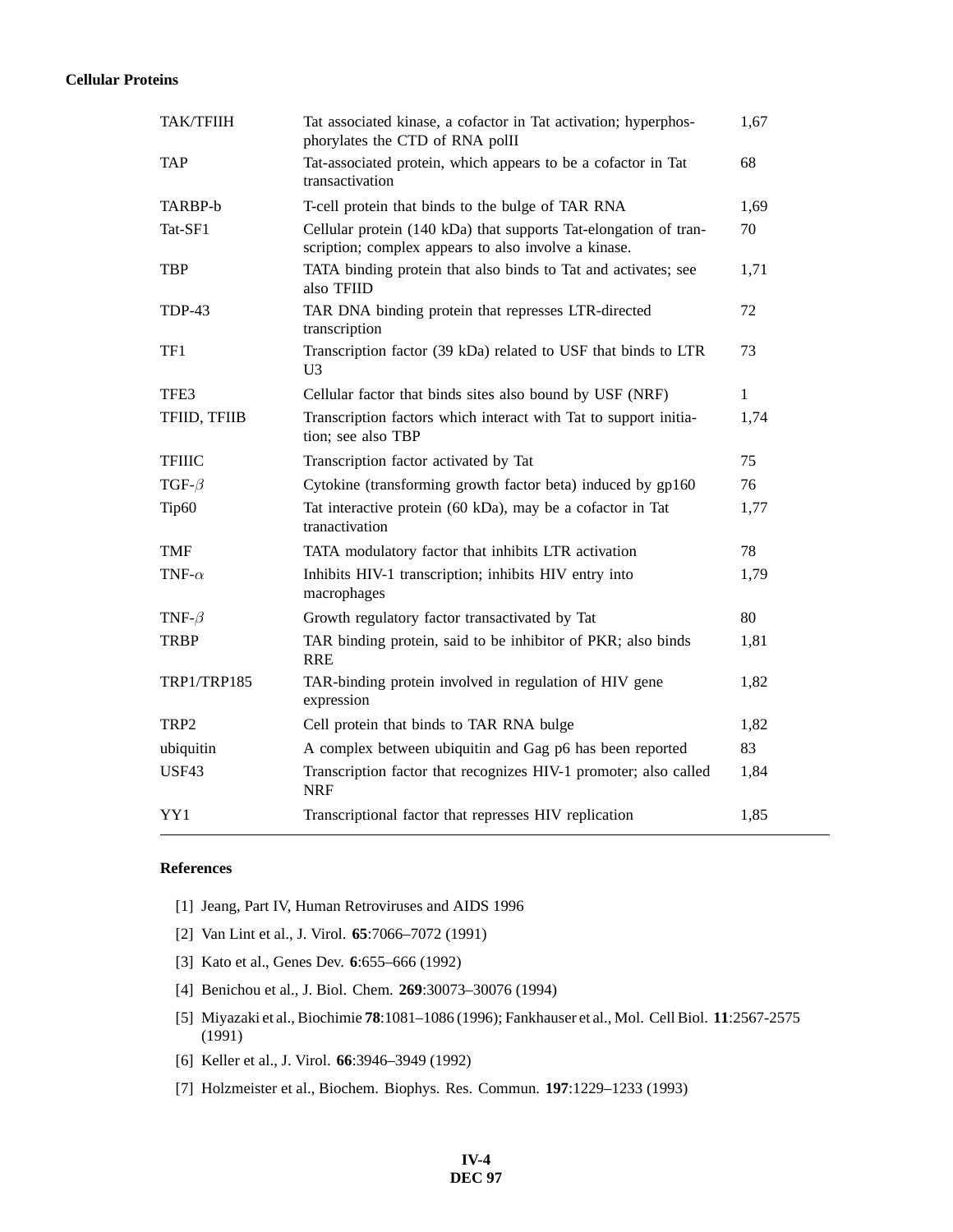- [8] Roebuck et al., AIDS **10**:819–826 (1996)
- [9] Dasgupta et al., Proc. Nat. Acad. Sci. USA **87**:8090–8094 (1990)
- [10] Muchardt et al., J. Virol. **66**:244–250 (1992)
- [10a] Alkhatib et al., Science **272**:1955–1958 (1996)
- [10b] Dragic et al., Nature **381**:667–673 (1996)
- [11] Rossi et al., Virology **217**:397–403 (1996)
- [12] Critchfield et al., Proc. Nat. Acad. Sci. USA **94**:6110–6115 (1997)
- [13] Cooney et al., J. Virol. **65**:2853–2860 (1991)
- [13a] Feng et al., Science **272**:872–877 (1996)
- [14] Luban et al., Cell **73**:1067–1078 (1993); Ott and Henderson, Part III, Human Retroviruses and AIDS 1995.
- [14a] Chun et al., J. Virol. **72**:2615–2629 (1998)
- [15] Parker et al., J. Virol. **71**:2004–2012 (1997)
- [16] Kundu et al., J. Virol. **69**:6940–6946 (1995)
- [17] Wu-Baer et al., J. Biol. Chem. **271**:4201–4208 (1996)
- [18] Ruhl et al., J. Cell Biol. **123**:1309–1320 (1993); Bevec et al., PNAS **91**:10829-10833 (1994); Bevec et al., Science **271**:1858-1860 (1996)
- [19] Leiden et al., J. Virol. **66**:5890–5897 (1992)
- [20] Pessler et al., Mol. Cell. Biol. **17**:3786–3798 (1997)
- [20a] Albim et al., Nat. Medicine. **2**:1371–1375 (1996)
- [21] Yang and Engel, NAR **21**:2831–2836 (1993)
- [22] Matsuda et al., ARHR **11**:1031–1038 (1995)
- [23] Withers-Ward et al., J. Virol. **71**:9732–9742 (1997)
- [24] Sheridan et al., J. Biol. Chem. **270**:4575–4587 (1995)
- [25] Bohnlein et al., J. Virol. **63**:1578–1586 (1989)
- [26] Xu et al., J. Biomed. Sci. **3**:82–91 (1996)
- [27] Alonso et al., J. Virol. **66**:4617–4621 (1992); Hart et al., J. Virol. **69**:6593-6599 (1995)
- [28] Dal Monte et al., AIDS **11**:297–303 (1997)
- [29] Naif et al., ARHR **12**:1237–1245 (1996); Finnegan et al., J. Immunol. **156**:841-851 (1996)
- [30] Li et al., Proc Nat Acad Sci USA **88**:7739–7743 (1991); Li et al., Genomics **13**:665-671 (1992)
- [31] Vogel et al., J. Cell Biol. **121**:461–468 (1993)
- [32] Thornton et al., Proc. Natl. Acad. Sci. USA **93**:383–387 (1996)
- [33] Kaczmarski and Kahn, BBRC **196**:935–942 (1993)
- [34] Svitkin et al., J. Virol. **68**:7001–7007 (1994); Chang et al., J. Virol. **68**:7008-7020 (1994)
- [35] Nikolakaki et al., J. Biol. Chem. **271**:8365–8372 (1996)
- [36] Kato et al., Science **251**:1476–1479 (1991); Yoon et al., Mol. Cell Biol. **14**:1776-1785 (1994); Mitra et al., Virology **214**:512-521 (1995); Parada et al., J. Biol. Chem. **270**:2274-2283 (1995)

**IV-5 DEC 97**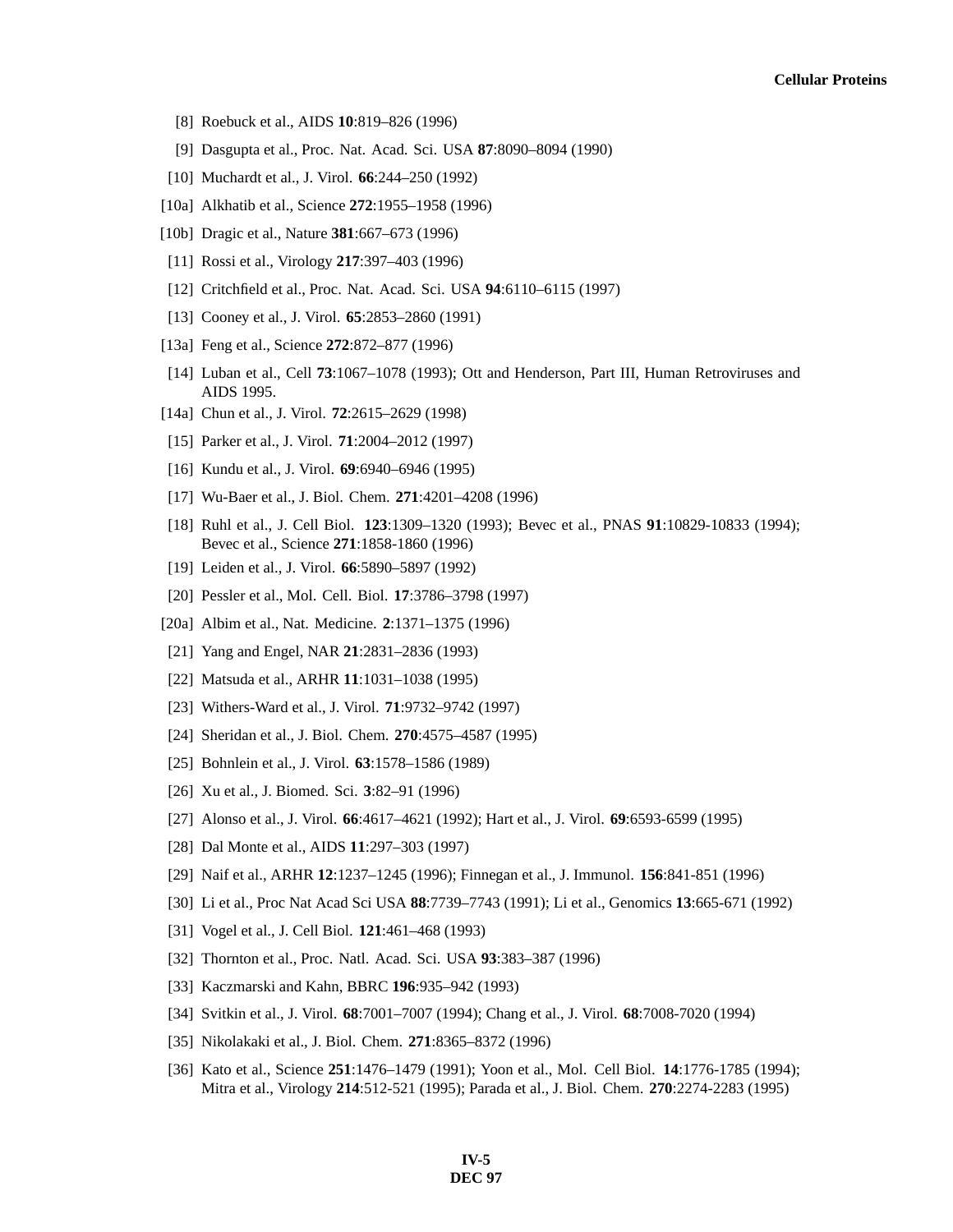- [37] Ray and Srinivas, J. Cell Biochem. **64**:565–572 (1997)
- [37a] Cocchi et al., Science. **270**:1811-1815 (1995)
- [38] Shibuya et al., Nature **357**:700–702 (1992); Dubiel et al., FEBS Lett **323**:276-278 (1993)
- [39] Lu et al., Curr. Biol. **6**:1677–1684 (1996)
- [40] Tesmer and Bina, J. Mol. Biol. **262**:327–335 (1996)
- [41] McCaffrey et al., Science **262**:750–754 (1993)
- [42] Nabel and Baltimore, Nature **326**:711–713 (1987); Demarchi et al., J. Virol. **70**:4427-4437 (1996)
- [43] Vaishnav et al., New Biol. **3**:142–150 (1991)
- [44] Liu et al., AIDS **10**:1323–1329 (1996)
- [45] Rothblum et al., J. Virol. **69**:5156–5163 (1995)
- [46] Luo et al., J. Virol. **68**:3850–3856 (1994); Tange et al., J. Biol. Chem. **271**:10066-10072 (1996)
- [47] Desai et al., Proc. Nat. Acad. Sci USA **88**:8875–8879 (1991)
- [48] Salghetti et al., Proc. Nat. Acad. Sci USA **92**:349–353 (1995); Lee et al., EMBO J. **14**:5006- 5015 (1995); Bodeus et al., J. Gen. Virol. **76**:1337-1344 (1995); Colette et al., J. Biol. Chem. **271**:6333-6341 (1996); Saksela et al., EMBO J.**14**:484-491 (1995)
- [49] Marciniak et al., Proc. Nat. Acad. Sci. USA **87**:3624–3628 (1990)
- [50] Squinto et al., J. Mol. Neurosci. **2**:79–84 (1990)
- [51] Nunn and Marsh, J. Virol. **70**:6157–6161 (1996)
- [52] Fu and Markovitz, J. Biol. Chem. **271**:19599–19605(1996); Hilfinger et al., J. Virol. **67**:4448- 4453 (1993)
- [52a] Zhun et al., Genes Dev. **11**:2622–2632 (1997)
- [53] Ward et al., Cancer Lett. **88**:37–40 (1995)
- [54] Brand et al., J. Biol. Chem. **272**:8388–8395 (1997); McMillan et al., Virology **213**:413-424 (1995)
- [55] Seeler et al., J. Virol. **68**:1002–1009 (1994)
- [56] Kubota et al., Eur. J. Biochem. **233**:48–54 (1995)
- [57] Bruder et al., NAR **21**:5229–5234 (1993)
- [58] Constantoulakis et al., Science **259**:1314–1318 (1993)
- [59] Refaeli et al., Proc. Nat. Acad. Sci USA **92**:3621–3625 (1995)
- [60] Fritz et al., Nature **376**:530–533 (1995); Bogerd et al., Cell **82**:485-494 (12995); Stutz et al., Cell **82**:495-506 (1995)
- [61] Mavankal et al., Proc. Natl. Acad. Sci. USA **93**:2089–2094 (1996)
- [62] Rounseville and Kumar, J. Virol. **66**:1688–1694 (1992)
- [63] Berthold and Maldarelli, J. Virol. **70**:4667–4682 (1996)
- [64] Wang et al., J. Biol. Chem. 25564–25569 (1995); Majello et al., NAR **22**:4914-4921(1994)
- [65] Tissot and Mechti, J. Biol. Chem. **270**:14891–14898 (1995)
- [66] Desai-Yajnik et al., J. Virol. **69**:5103–5112 (1995)
- [67] Herrmann and Rice, J. Virol. **69**:1612–1620 (1995); Garcia-Martinez et al., EMBO J. **16**:2836- 2850 (1997)

#### **IV-6 DEC 97**